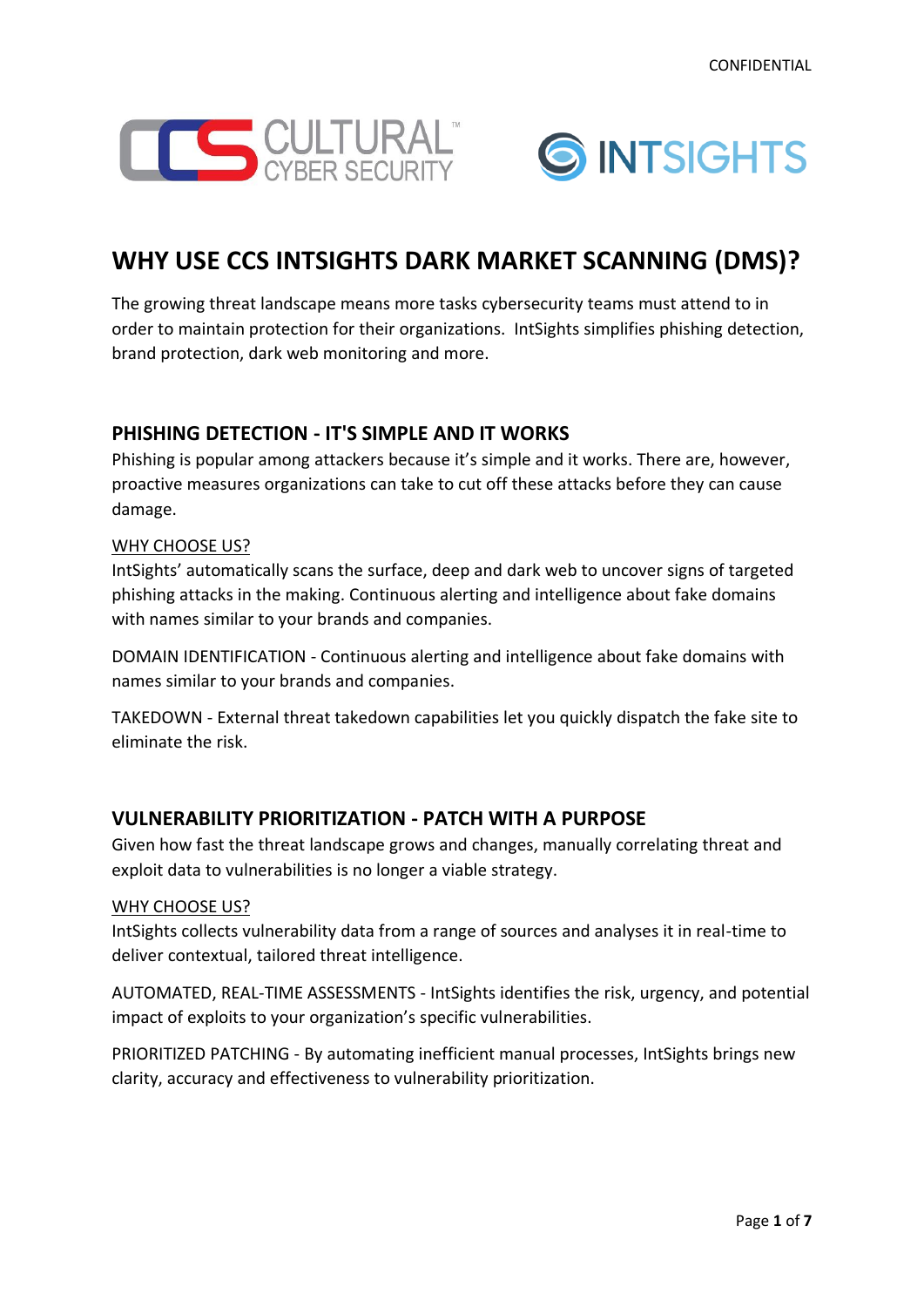# **DARK WEB MONITORING - PROACTIVE DEFENSE**

Attackers often tip their hands by doing things on the surface and dark web like scouting targets, using suspicious tools, and collaborating with other hackers.

Attackers often tip their hands by doing things on the surface and dark web like scouting targets, using suspicious tools, and collaborating with other hackers.

#### WHY CHOOSE US?

IntSights watches for signs of pending attacks against our customers' organizations.

AUTOMATED RECONNAISSANCE - Continuous scanning and sophisticated data mining and machine learning techniques aggregate and analyse a wide range of information gained from forums, advertisements, and paste bins.

TAILORED INTELLIGENCE & DEFENSE - Actionable information about validated threats that pose risk to your assets drives automated updates of perimeter devices, triggers notifications to employees and customers, and informs vulnerability patching.

## **BRAND PROTECTION - SECURE THE NAME**

It takes lots of time, effort, and money to create a brand and build brand equity. That's what makes it so valuable – and so popular as targets for hackers.

#### WHY CHOOSE US?

CONTINUOUS MONITORING - Real-time scanning of external sources detect tampering that could negatively affect your organization's reputation. This includes your organization's domains, IP addresses, mobile applications, and social media pages.

OPERATIONAL AWARENESS - Share continuous risk alerts with other departments including compliance, IT, public affairs, legal, R&D, fraud and HR to manage and eliminate risks to partners, employees, customers and brand.

## **THREAT INVESTIGATION & RESPONSE**

In any adversarial situation, it's critical to study and know your enemy.

## **FRAUD DETECTION - MITIGATE RISK**

Most organizations have a range of IT security tools in place, such as firewalls, gateways, IDS/IPS, and malware detection systems. With these tougher defense-in-depth measures to beat, many hackers now use fraud instead.

#### WHY CHOOSE US?

IntSights delivers a unique approach to fraud detection.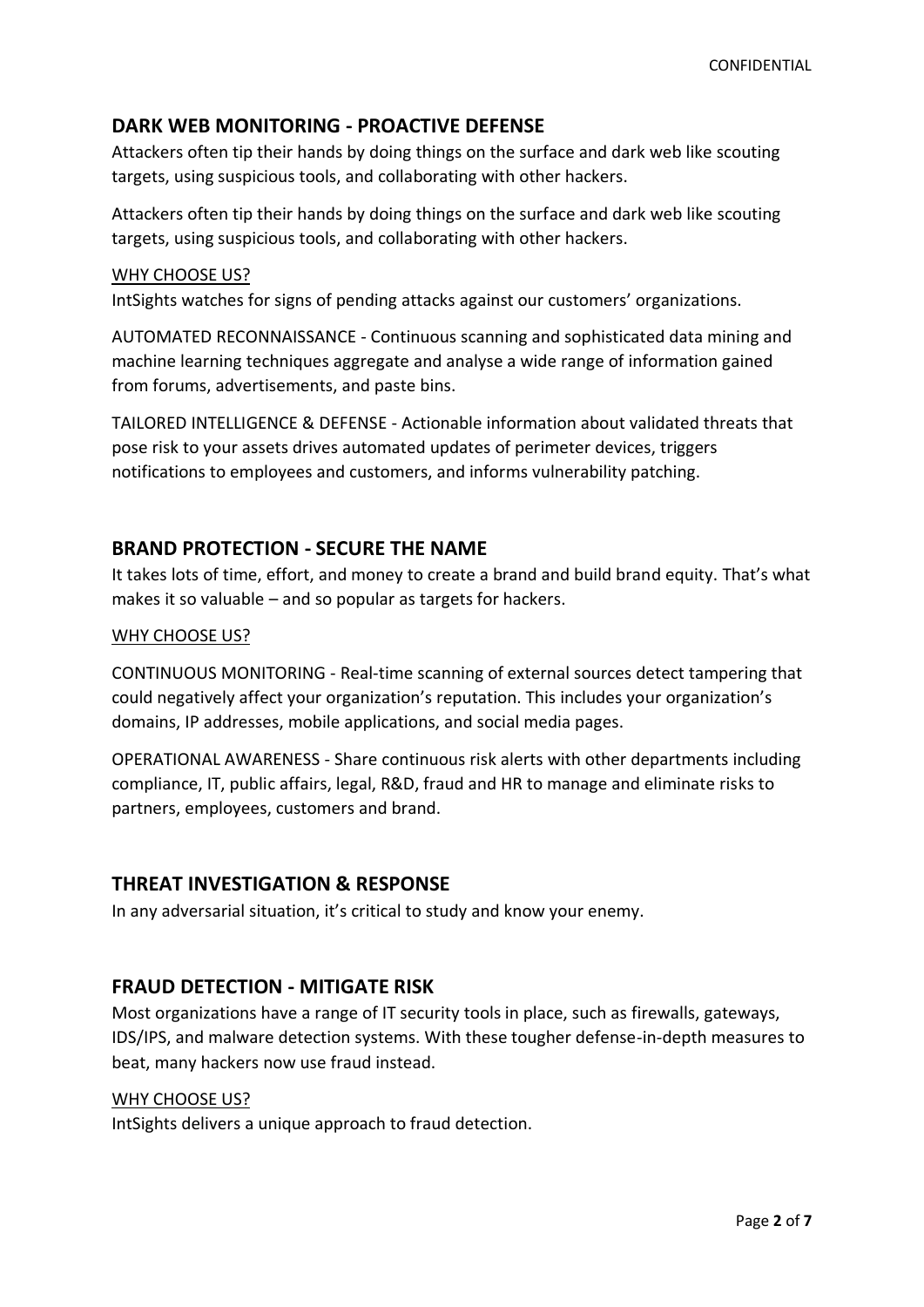CREDENTIAL LEAKAGE IDENTIFICATION - Find data stolen in fraud schemes and criminal attempts to sell those items on the black market such as social security numbers, credit card or bank account numbers of your employees and customers.

REAL-TIME ALERTING - Quickly notify employees and customers, update accounts, and build better fraud prevention into internal systems and processes.

# **ROGUE & FAKE MOBILE APP DETECTION - APPLICATION SECURITY**

With users handling more and more of their daily activities via their smartphones and tablets, devices have become prime targets of hackers, and rogue mobile applications are becoming a preferred attack strategy.

## WHY CHOOSE US?

IntSights' rigorous scanning of the deep and dark web uncovers malicious impersonation of our customers' brands and business, and can quickly detect when rogue or fake mobile apps are made available in major app stores.

AUTOMATED DETECTION - Surface, deep and dark web scanning capabilities identify suspicious applications, provide detailed forensic data, and enable rapid investigation and analysis.

TAKEDOWN - Eliminate malicious and rogue applications quickly via IntSights' partnerships with app stores to mitigate risks to application users and their sensitive data.

# **VIP PROTECTION - EXECUTIVE SECURITY**

Organizations need to worry about cybersecurity for other senior people associated with their businesses, including investors, board members, and advisors.

## WHY CHOOSE US?

IntSights helps protect the digital personas of our customers senior executives, board members and other VIPs.

CUSTOMIZED MONITORING - Continuous, customized scanning of a wide range of online sources, including email and social media sites, ensures real-time notification of criminal attempts to spoof executive personas.

PRIORITIZED REMEDIATION - Automated and human-driven mitigation capabilities quickly and effectively mitigate threats to executive online identities.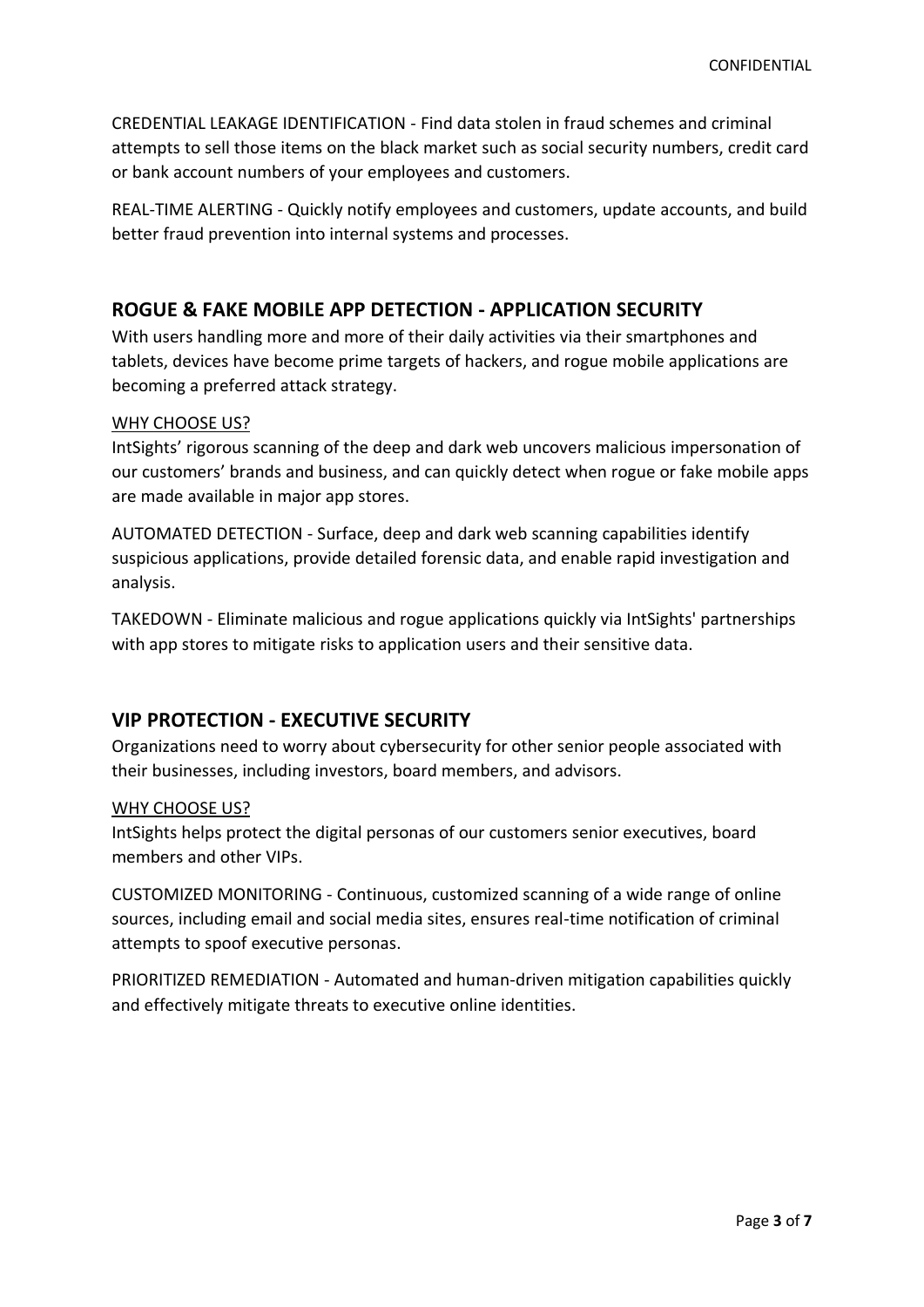# **EXTERNAL THREAT MITIGATION - TAKEDOWN FAKE DOMAINS AND APPS**

Enterprise organizations need a more efficient way to monitor the online places where these attacks are formulated, as well as more targeted and decisive ways to take down external threats once they've been identified.

#### WHY CHOOSE US?

IntSights continuously scans the surface, deep and dark web to identify malicious attempts to scam customers, employees and partners using illegitimate social media campaigns, app stores and spoofed websites.

OPERATIONAL AWARENESS - Visibility of fraudulent domains, fake mobile apps or social media pages, or any number of other illicit online activities.

RAPID RESPONSE - Detailed attack development timelines provide the required evidence to confirm malicious activities and engage with domain registrars, app stores, and search engines.

TAKEDOWN - Automated and analyst-driven threat takedown capabilities let organizations quickly dispatch the external threat to eliminate the risk.

## **INTERNAL RISK REMEDIATION - INTEGRATED PROTECTION**

The challenge for security teams is the time it takes to update their existing security devices to protect employees from hackers targeted attempts to exploit them.

#### WHY CHOOSE US?

IntSights delivers intelligence and automation that mitigates risk and streamlines security processes.

TAILORED INTELLIGENCE - Continuous, tailored surface, deep and dark web monitoring drives real-time alerting to the presence of employee target lists, suspicious domains, phishing campaigns, and leaked credentials.

SECURITY AUTOMATION - Pre-built connectors and API-level integration with a wide range of security devices enables automation of the time-consuming and mundane task required to update in-place security devices.

RESOURCE EFFICIENCY - With updates automated, cybersecurity professionals gain the time they need to focus on more strategic security concerns.

## **IOC PRIORITIZATION - FOCUS ON RELEVANT THREATS**

While data and threat feeds can certainly contain valuable security intelligence, these feeds create major challenges for cybersecurity professionals. There's certainly no shortage of threat information available today – data and threat feeds of all kinds from all types of sources many of which are low- or no-cost. While they can contain valuable security intelligence, these feeds require deeper analysis and processing.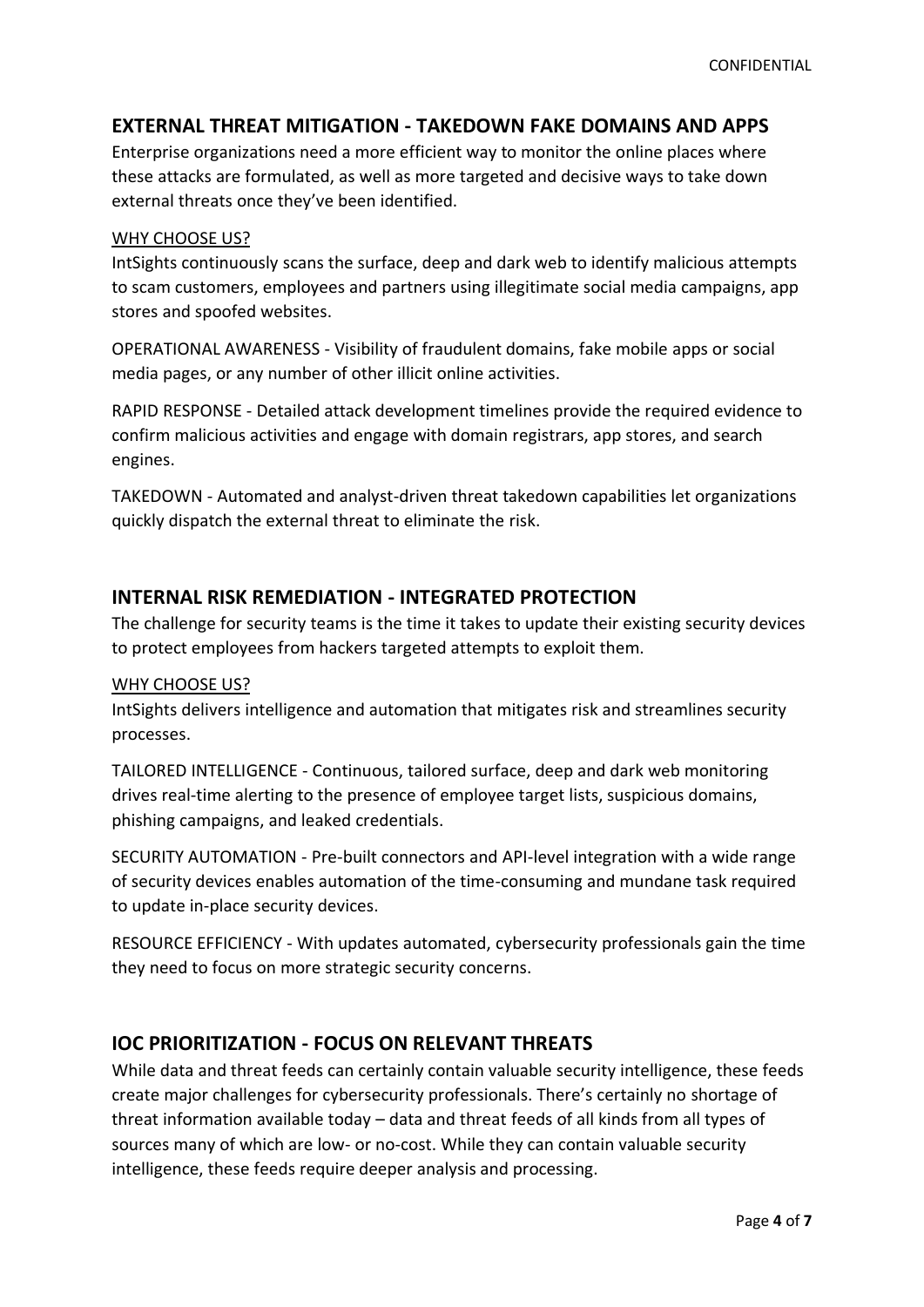#### WHY CHOOSE US?

IntSights changes this dynamic to deliver prioritized, tailored and actionable intelligence.

AGGREGATION - Tailored intelligence, generic third-party feeds, and data supplied from existing security devices is gathered and organized.

ENRICHMENT - Customized threat profiles and filters are added to identify valuable elements and provide context for generic threat intelligence feeds.

PRIORITIZATION - Threats are categorized and ranked based on relevance and severity to guide focused response, investigation, and mitigation.

## **CREDENTIAL LEAKAGE - MONITOR PROTECTED ACCESS**

The easiest and most effective way for any criminal to succeed is with direct, credentialed access. Stolen credentials may be used in order to infiltrate a company's systems. The easiest and most effective way for any criminal to succeed is with direct, credentialed access to protected systems. Stolen emails and passwords are some of the most valued information on the dark web, and unfortunately social-engineering campaigns and gaps in security processes leave them exposed and easily attainable.

#### WHY CHOOSE US?

IntSights shines a light on data leaks and provides near real-time notification of credential leakage incidents.

TAILORED INTELLIGENCE - Continuous surface, deep and dark web monitoring of applications types, keywords, domains, IPs, and employee names.

REAL-TIME ALERTING - Automate employee and security team notification of compromised credentials with instructions for immediate password change.

ACTIVE DIRECTORY INTEGRATION - Direct integration with Active Directory can be configured to force credential updates upon new log-in attempts to ensure threat mediation and employee protection.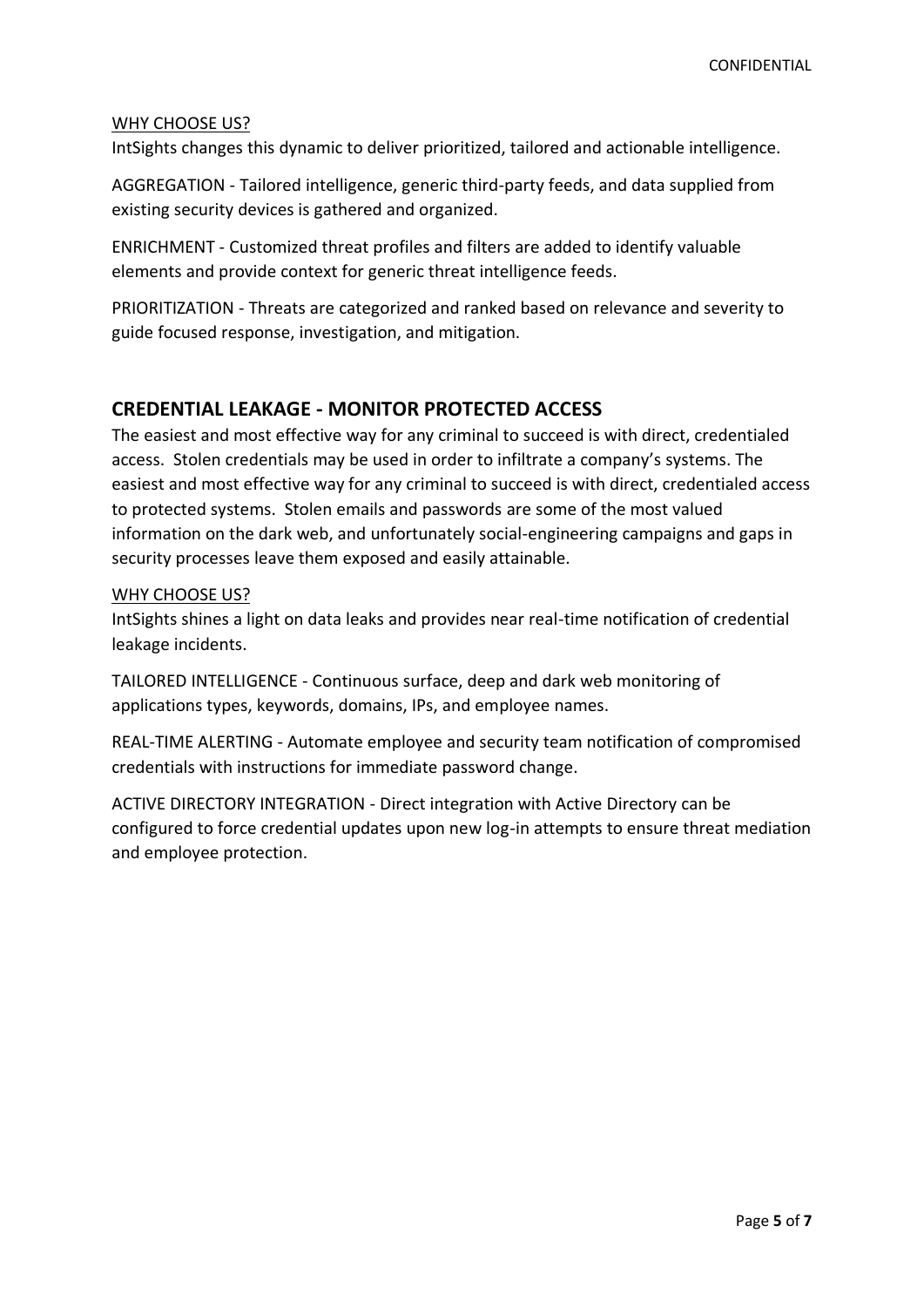## **IN SUMMARY**

# **Dark Market Scanning Cyber Security Maturity Benefits**

Our DMS provides benefits across the organisation in terms of leadership and governance, people, information risk management, business continuity and crisis management, operations and technology, legal and compliance.

Specifically, our DMS provides the following benefits …

#### **Leadership & Governance**

- Reduce risk across the broader operating environment
- Improve operations across the Client environment
- Enhanced governance
- Reduced Project risk
- Migration towards a proactive state of readiness

#### **People**

- Removal or remediation of threats against the Client workforce
- Removal or remediation of threats against the Client Executive and Board
- Improved education programs
- More aware and cybersafe workforce
- Safer "work from home" practices leading to a more flexible workforce model
- Enhanced 3<sup>rd</sup> Party Risk Assurance
- Reduction of 3<sup>rd</sup> Party Risk

#### **Information Risk Management**

- Early identification of threats
- Proactive and more immediate remediation
- Protection of the Client brand
- Harm minimisation
- Risk reduction
- Enhanced state of readiness and response
- Reduction of breach costs
- Assist procurement in acquisition of safer equipment
- Improved business decision making
- Enhanced influence across the business